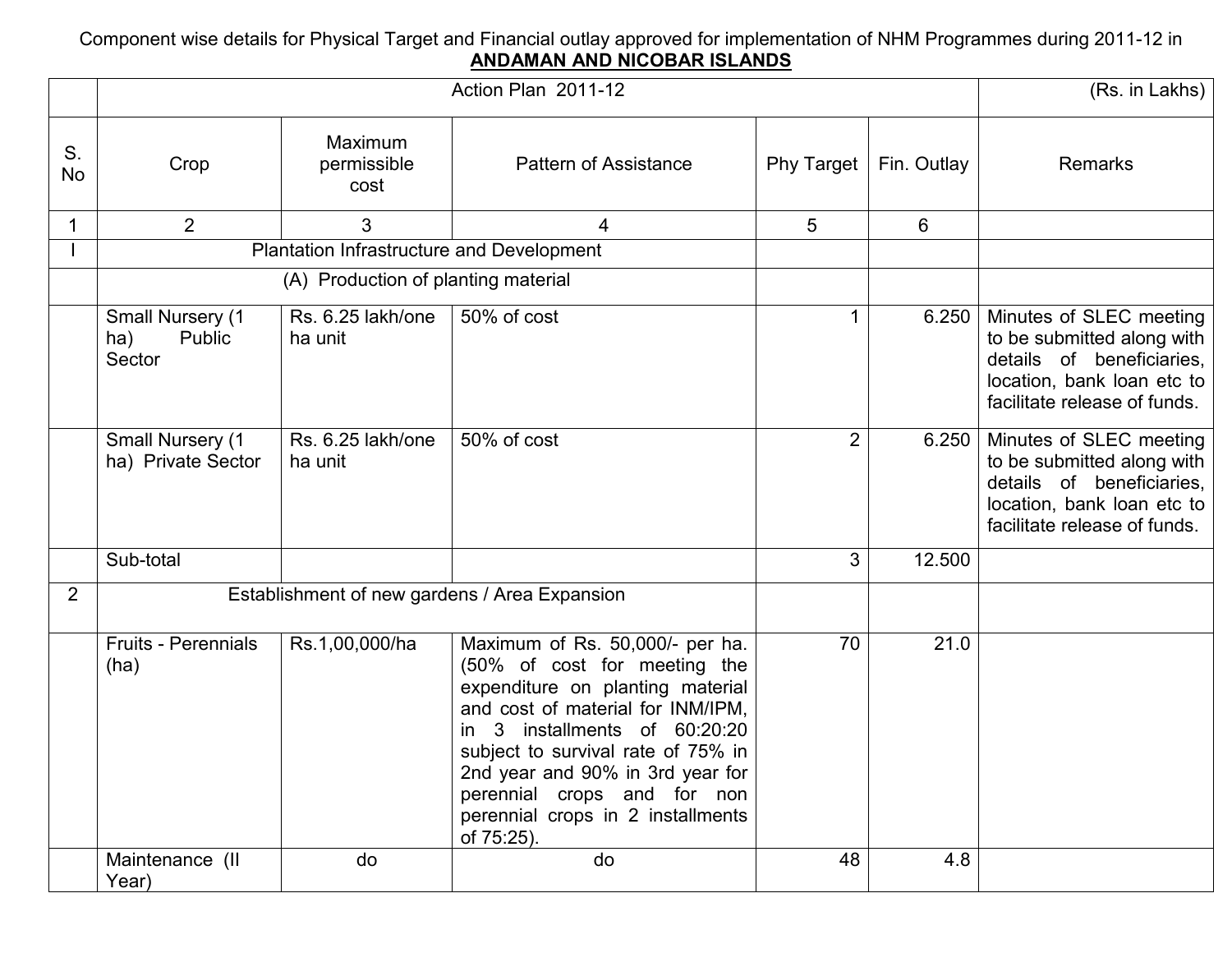| Maintenance (III<br>Year)             | do                             | do                                                                                                                                                                            | 40 | 4.0            |  |
|---------------------------------------|--------------------------------|-------------------------------------------------------------------------------------------------------------------------------------------------------------------------------|----|----------------|--|
|                                       | <b>Fruits - Non Perennials</b> |                                                                                                                                                                               |    |                |  |
| Banana (Sucker)<br>and Pineapple      | Rs.70,000/ha                   | Maximum of 35,000/- per ha.<br>(50% of cost for meeting the<br>expenditure on planting material<br>and cost of material for INM/IPM<br>in 2 installments 75:25).              | 30 | 8              |  |
| Maintenance (II<br>Year)              | do                             | do                                                                                                                                                                            | 20 | $\overline{2}$ |  |
| Banana (TC)                           | Rs.100000/ha                   | Maximum of Rs. 50000/- per ha.<br>(50 % of cost for meeting the<br>expenditure on planting material<br>and cost of material for INM/IPM<br>etc., in 2 installments of 75:25). | 25 | 9              |  |
| Maintenance (II<br>Year)              | do                             | do                                                                                                                                                                            | 23 | 3              |  |
| Sub-total                             |                                |                                                                                                                                                                               | 98 | 51.68          |  |
|                                       |                                | Flowers (For a maximum of 2 ha per beneficiary)                                                                                                                               |    |                |  |
| <b>Cut flowers</b>                    | Rs. 70,000 / ha.               | 50% of cost @ Rs.35,000 / ha.<br>limited to 2 ha per beneficiary                                                                                                              | 5  | 1.75           |  |
| <b>Bulbulous flowers</b>              | Rs. 90,000/ha                  | 50% of cost @ Rs.45,000 / ha.<br>limited to 2 ha per beneficiary                                                                                                              | 15 | 6.75           |  |
| <b>Loose Flowers</b>                  | Rs. 24,000/ha                  | 50% of cost @ Rs.12,000 / ha.<br>limited to 2 ha per beneficiary                                                                                                              | 20 | 2.40           |  |
| Sub-total                             |                                |                                                                                                                                                                               |    | 10.90          |  |
|                                       |                                | Spices (For a maximum area of 4 ha per beneficiary)                                                                                                                           |    |                |  |
| Seed spices and<br>Rhizomatic Spices. |                                |                                                                                                                                                                               |    |                |  |
| Clove                                 | Rs. 25,000 / ha                | Maximum of Rs. 12,500/- per ha.<br>(50% of cost for meeting the<br>expenditure on planting material<br>and cost of material for INM/IPM<br>etc).                              | 5  | 0.6            |  |
| Cinnamon,                             | do                             | do                                                                                                                                                                            | 20 | 2.5            |  |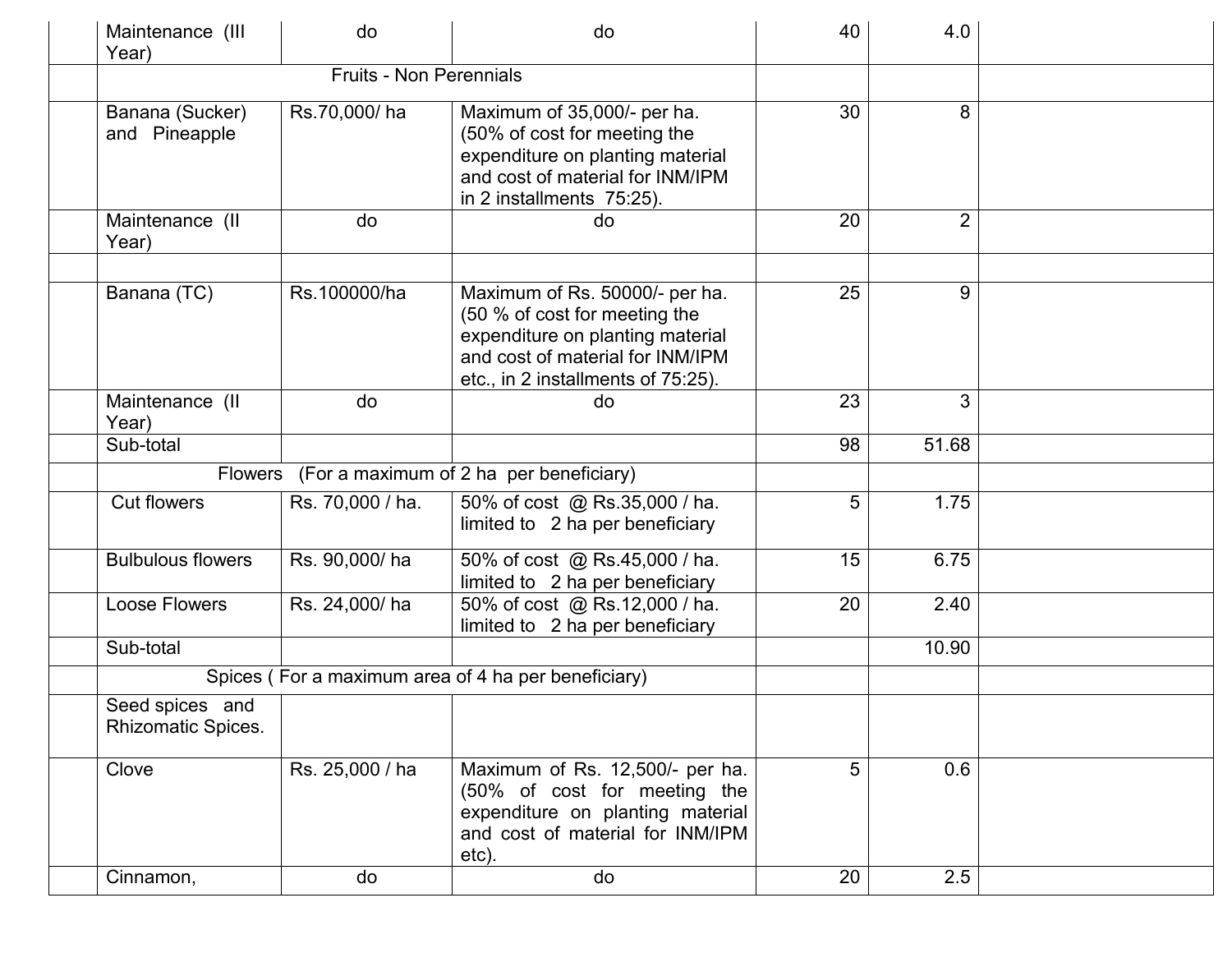|   | Ginger                                                                        | do           | do                                                                                                                                                                                                                                                                                                        | 25    | 3.13  |                                                   |
|---|-------------------------------------------------------------------------------|--------------|-----------------------------------------------------------------------------------------------------------------------------------------------------------------------------------------------------------------------------------------------------------------------------------------------------------|-------|-------|---------------------------------------------------|
|   | <b>Turmeric</b>                                                               | do           | do                                                                                                                                                                                                                                                                                                        | 20    | 2.50  |                                                   |
|   | <b>Black pepper</b>                                                           | Rs. 40,000ha | Maximum of Rs. 20,000/- per ha<br>(@50% of cost for meeting the<br>expenditure on planting material<br>and cost of material for INM/IPM<br>etc).                                                                                                                                                          | 50    | 10.0  |                                                   |
|   | Sub-total                                                                     |              |                                                                                                                                                                                                                                                                                                           | 120.0 | 18.75 |                                                   |
|   |                                                                               |              | Plantation crops (For a maximum area of 4 ha per beneficiary)                                                                                                                                                                                                                                             |       |       |                                                   |
|   | Cashew                                                                        | Rs. 40,000ha | Maximum of Rs. 20,000/- per ha<br>(50% of cost for meeting the<br>expenditure on planting material<br>and cost of material for INM/IPM<br>etc) in 3 installments of 60:20:20<br>subject to survival rate of 75% in<br>second year and 90% in third year<br>for a maximum area of 4 ha per<br>beneficiary. | 150   | 18.00 |                                                   |
|   | Maintenance (II<br>Year)                                                      | do           | do                                                                                                                                                                                                                                                                                                        | 133   | 5.32  |                                                   |
|   | Sub-total                                                                     |              |                                                                                                                                                                                                                                                                                                           |       | 23.32 |                                                   |
| 3 | Rejuvenation/replacement of senile plantation including Canopy<br>management. |              |                                                                                                                                                                                                                                                                                                           |       |       |                                                   |
|   | <b>Fruits/Spices</b>                                                          | Rs.30,000/ha | 50% of the total cost subject to a<br>maximum of Rs. 15,000/ha to a<br>limited of 2 ha per beneficiary.<br>Actual cost to be claimed based<br>on the nature and requirement of<br>the crop to be rejuvenated.                                                                                             | 50    | 7.5   | To be implemented as per<br>guidelines circulated |
|   | Cashew                                                                        | Rs.30,000/ha | do                                                                                                                                                                                                                                                                                                        | 50    | 7.5   | do                                                |
|   | Sub-total                                                                     |              |                                                                                                                                                                                                                                                                                                           |       | 15.0  |                                                   |
| 5 | Protected cultivation (area in hectares)                                      |              |                                                                                                                                                                                                                                                                                                           |       |       |                                                   |
|   | <b>Green House structure</b>                                                  |              |                                                                                                                                                                                                                                                                                                           |       |       |                                                   |
|   | Naturally ventilated system                                                   |              |                                                                                                                                                                                                                                                                                                           |       |       |                                                   |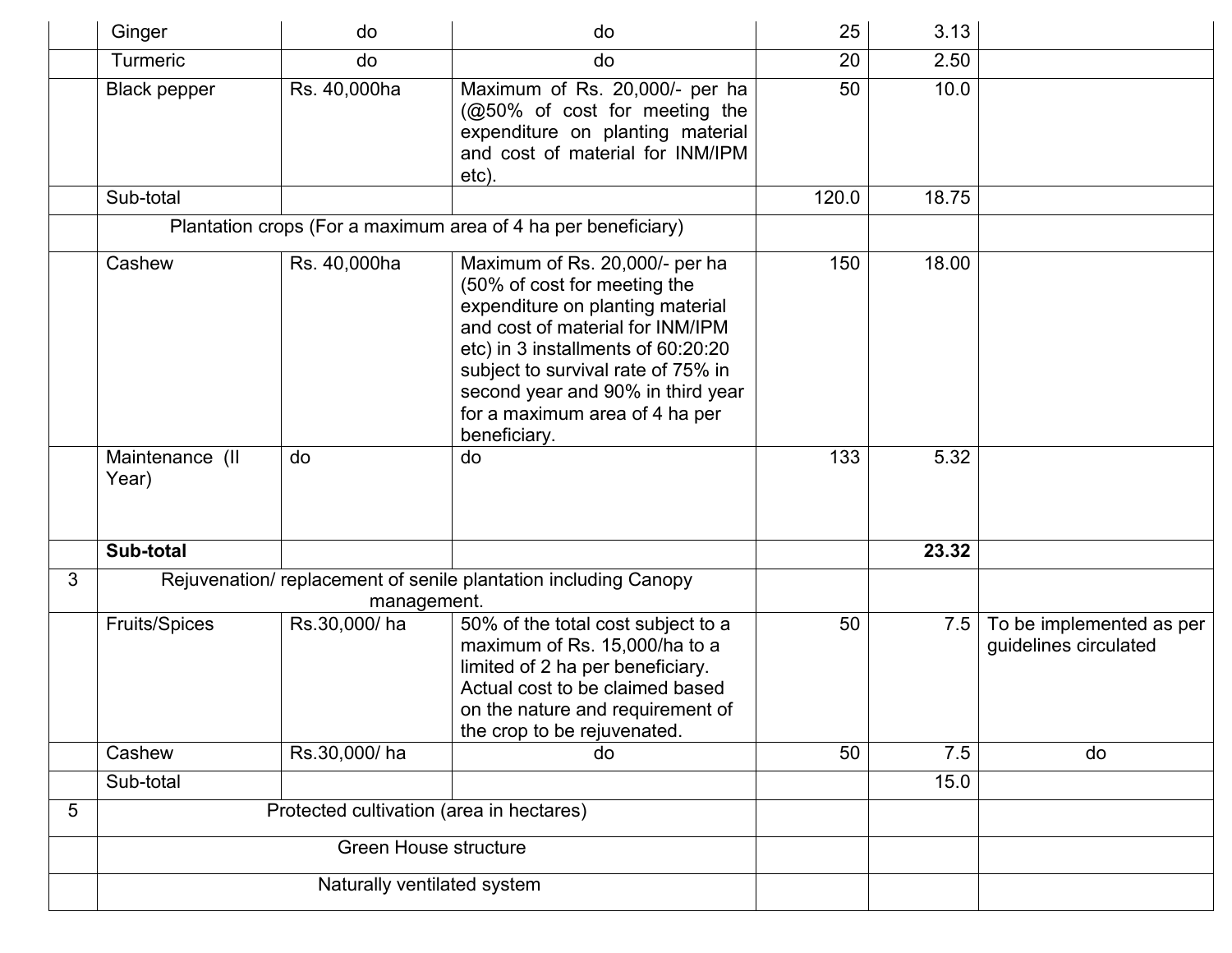|                | Tubular structure                                                                            | Rs. 935/ Sq.m                   | 50% of the cost limited to 4000<br>Sq.m per beneficiary.                                                                                                                                                                                                                             | 1.00 | 46.75  |                                       |
|----------------|----------------------------------------------------------------------------------------------|---------------------------------|--------------------------------------------------------------------------------------------------------------------------------------------------------------------------------------------------------------------------------------------------------------------------------------|------|--------|---------------------------------------|
|                | Wooden structure                                                                             | Rs. 515/ Sq.m                   | 50% of the cost limited to 20 units<br>(each unit not to exceed 500<br>Sq.m per beneficiary.                                                                                                                                                                                         | 1.00 | 25.75  |                                       |
|                |                                                                                              | <b>Shade Net House</b>          |                                                                                                                                                                                                                                                                                      |      |        |                                       |
|                | Tubular structure                                                                            | Rs. 600/ Sq.m                   | 50% of cost limited to 4000 Sq.m<br>per beneficiary.                                                                                                                                                                                                                                 | 1.00 | 30.00  |                                       |
|                | <b>Plastic Tunnels</b>                                                                       | Rs.30/ Sq.m                     | 50% of cost limited 1000 sqmt per<br>beneficiary.                                                                                                                                                                                                                                    | 1.00 | 1.50   |                                       |
|                | Cost of planting<br>material and input<br>of high value<br>vegetables grown in<br>poly house | Rs.105/Sq.m                     | 50% of cost.                                                                                                                                                                                                                                                                         | 2.00 | 10.50  |                                       |
|                | Cost of planting<br>material and input<br>of flowers for poly<br>house                       | Rs.500/ Sq.m                    | 50% of cost.                                                                                                                                                                                                                                                                         | 1.00 | 25.00  |                                       |
|                | Sub-total                                                                                    |                                 |                                                                                                                                                                                                                                                                                      |      | 139.50 |                                       |
| $\overline{7}$ |                                                                                              | <b>Organic Farming</b>          |                                                                                                                                                                                                                                                                                      |      |        |                                       |
|                | Adoption of<br>Organic Farming.                                                              | Rs. 20,000/ha                   | 50% of cost limited to<br>Rs.10000/ha for a maximum area<br>of 4 ha. per beneficiary, spread<br>over a period of 3 years involving<br>an assistance of Rs.4000/- in first<br>year and Rs.3000/- each in<br>second & third year. The<br>programme to be linked with<br>certification. | 50   | 5.00   | Project to be submitted               |
|                |                                                                                              |                                 |                                                                                                                                                                                                                                                                                      |      |        |                                       |
|                | Pollination support through beekeeping                                                       |                                 |                                                                                                                                                                                                                                                                                      |      |        |                                       |
|                | Honey bee colony                                                                             | Rs. 1400/ colony<br>of 4 frames | 50% of cost limited to 50 colonies<br>/ beneficiary.                                                                                                                                                                                                                                 | 600  | 4.20   | List of Beneficiaries to be<br>given. |
|                | <b>Hives</b>                                                                                 | Rs. 1600/ hive                  | 50% of cost limited to 50 colonies<br>/ beneficiary.                                                                                                                                                                                                                                 | 600  | 4.80   | List of Beneficiaries to be<br>given. |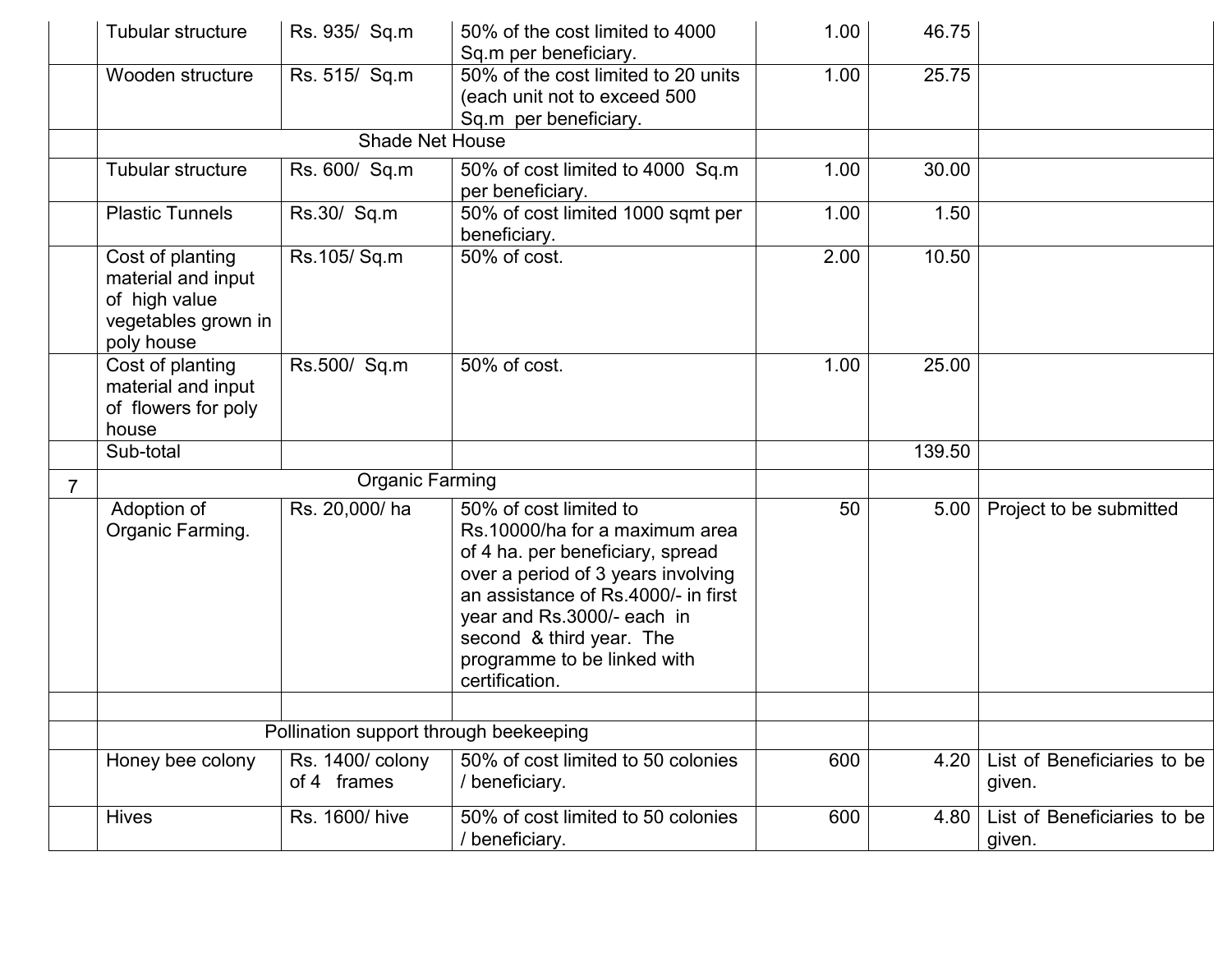|                | Equipment<br>including honey<br>extractor (4 frame),<br>food grade<br>container (30 kg),<br>net, etc. | Rs. 14,000/set                                                     | 50% of the cost limited to one set<br>per beneficiary. | 100            | 7.00   | List of Beneficiaries to be<br>given. |
|----------------|-------------------------------------------------------------------------------------------------------|--------------------------------------------------------------------|--------------------------------------------------------|----------------|--------|---------------------------------------|
|                | Sub-total                                                                                             |                                                                    |                                                        |                | 16.00  |                                       |
| $\overline{9}$ |                                                                                                       | Human Resource Development (HRD)                                   |                                                        |                |        |                                       |
|                |                                                                                                       |                                                                    |                                                        |                |        |                                       |
|                | Training of farmers                                                                                   |                                                                    |                                                        |                |        |                                       |
|                | Within the State (15<br>days)                                                                         | Rs. 750/day per<br>farmer excluding<br>transport                   | 100% of the cost.                                      | 20             | 2.25   | Training Calendar to be<br>furnished  |
|                | <b>Outside the State</b><br>$(20 \text{ days})$                                                       | Rs. 1000/ day per<br>farmer excluding<br>transport                 | 100% of the cost.                                      | 45             | 9.00   | Training Calendar to be<br>furnished  |
|                | Exposure visit of farmers                                                                             |                                                                    |                                                        |                |        |                                       |
|                | <b>Within the State</b><br>$(20 \text{ days})$                                                        | Rs. 300/day per<br>farmer excluding<br>transport                   | 100% of the cost.                                      | 40             | 2.40   | Training Calendar to be<br>furnished  |
|                | <b>Outside the State</b><br>$(25 \text{ days})$                                                       | Rs. 600/day per<br>farmer excluding<br>transport                   | 100% of the cost.                                      | 60             | 9.00   | Training Calendar to be<br>furnished  |
|                | Training / study tour of technical staff/ field functionaries                                         |                                                                    |                                                        |                |        |                                       |
|                | Study tour to<br>progressive States<br>$(25 \text{ days})$                                            | Rs.650.00/day per  <br>participant plus<br>TA/DA, as<br>admissible | 100% of the cost.                                      | 30             | 9.500  |                                       |
|                | Outside India                                                                                         | Rs. 5.00 lakh /<br>participant                                     | 100% of the cost on actual basis.                      | $\overline{2}$ | 10.000 | Project to be submitted               |
|                | Sub-total                                                                                             |                                                                    |                                                        |                | 42.15  |                                       |
| 11             |                                                                                                       | <b>Mission Management</b>                                          |                                                        |                |        |                                       |
|                | I. State Level                                                                                        |                                                                    |                                                        |                |        |                                       |